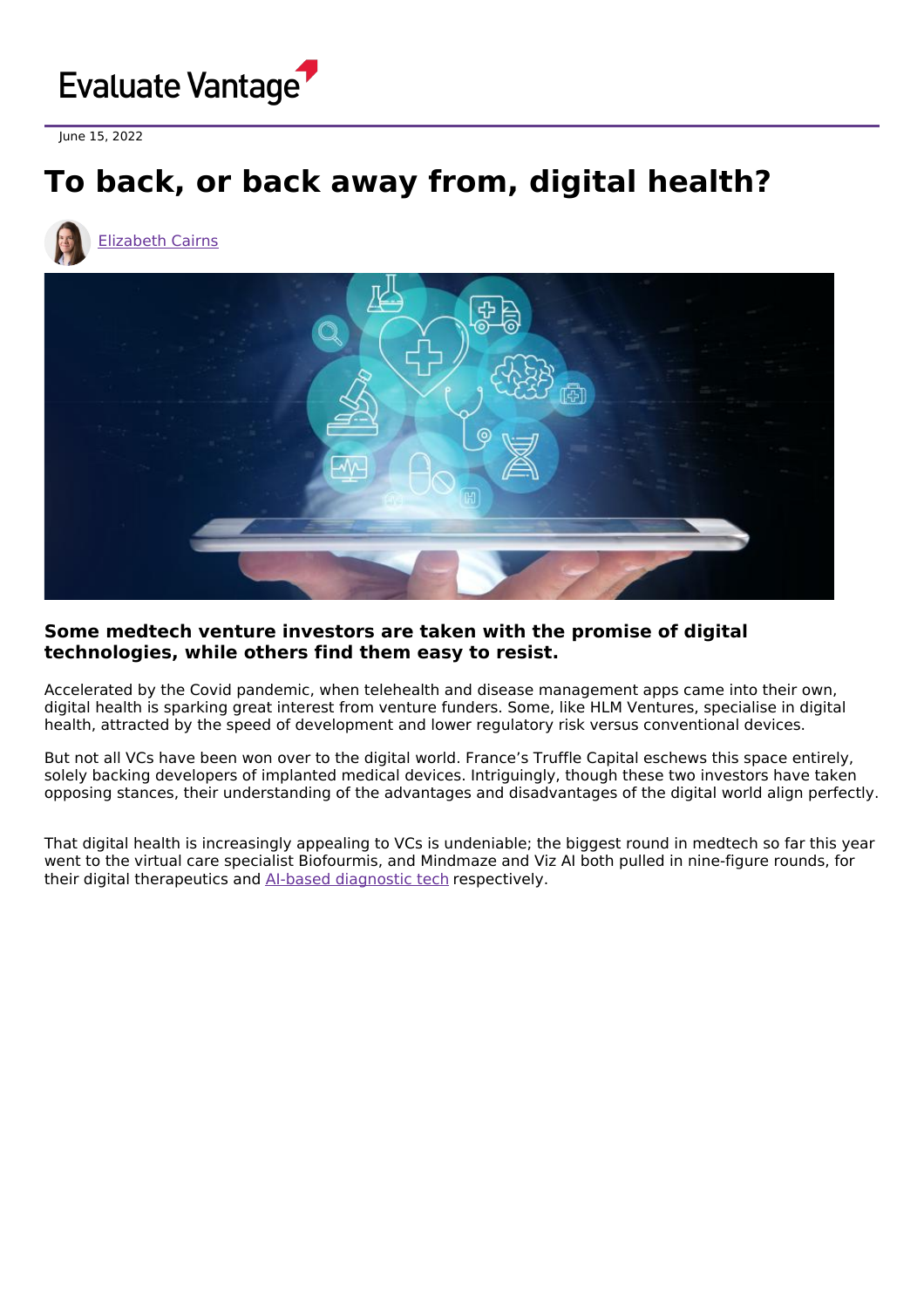| Digital health vs "classic" medtech - 2022's biggest VC rounds |                      |                              |              |                                                                                                            |
|----------------------------------------------------------------|----------------------|------------------------------|--------------|------------------------------------------------------------------------------------------------------------|
| <b>Date</b>                                                    | Company              | <b>Investment</b><br>$(\$m)$ | Round        | <b>Technology</b>                                                                                          |
| Digital health                                                 |                      |                              |              |                                                                                                            |
| Apr 26                                                         | <b>Biofourmis</b>    | 300                          | D            | Virtual care and disease management software,<br>including for heart failure                               |
| Feb 17                                                         | Mindmaze             | 105                          | Undisclosed  | Digital therapeutics, including a video game for<br>stroke rehabilitation                                  |
| Apr 7                                                          | Viz Al               | 100                          | D            | Al-enabled diagnosis and triage of stroke, aortic<br>disease, pulmonary embolism and cerebral<br>aneurysms |
| May 2                                                          | <b>Hello Heart</b>   | 70                           | D            | Heart health management app                                                                                |
| Mar 24                                                         | Osso VR              | 66                           | $\mathsf{C}$ | Virtual reality for training surgeons                                                                      |
| <b>Traditional medtech</b>                                     |                      |                              |              |                                                                                                            |
| Jan $27$                                                       | Enable<br>Injections | 215                          | $\mathsf{C}$ | Wearable subcutaneous drug delivery technology                                                             |
| Mar 30                                                         | Billiontoone         | 125                          | $\mathsf{C}$ | Molecular diagnostics, including non-invasive<br>prenatal testing                                          |
| Feb 17                                                         | Nalu<br>Medical      | 104                          | Undisclosed  | Neurostimulation for neuropathic pain                                                                      |
| Mar 1                                                          | Visby<br>Medical     | 100                          | E            | Infectious disease testing                                                                                 |
| Jan $10$                                                       | Memed<br>Diagnostics | 93                           | $\mathsf{C}$ | Crispr-based molecular diagnostics                                                                         |
| Source: Evaluate Medtech, company communications.              |                      |                              |              |                                                                                                            |

Source: Evaluate Medtech, company communications.

HLM has not invested in these groups specifically, but it does play in these segments. It was an early investor in Teladoc, leading that group's series B round in 2013. Teladoc's stock soared during the pandemic and it bought Livongo in the summer of 2020 (Teladoc bets \$18.5bn that [Covid-19](https://www.evaluate.com/vantage/articles/news/deals/teladoc-bets-185bn-covid-19-will-change-world-good) will change the world for good, August 6, 2020).

"Pre-pandemic, the usage of telehealth was still very low," Steve Tolle, general partner at HLM, tells Evaluate Vantage. "A lot of people had access to it in theory, because their employers had it as part of their benefits, but very few people used it."

Now that "the horse is out of the barn" on telehealth, one of the pressures on HLM, as an investor in digital health, has eased: the commercial path for virtual care providers is now clearer. On the minus side, the market is vastly more crowded.

"In the digital health world, there's less risk from regulation because there is very little regulatory oversight. The biggest risk is competition and scale, and adoption," Mr Tolle says.

## **Quick vs thorough**

Antoine Pau, a partner at Truffle Capital, agrees – despite Truffle's policy of avoiding investing in digital health. "We like therapeutic devices. You can measure a life-saving clinical outcome with clear endpoints. [These devices] will ultimately command higher prices, higher reimbursement and faster market access."

Naturally, developing a medical implant is a longer and more expensive business than launching an unregulated app or other software. Truffle's portfolio includes Carmat, the maker of the Aeson artificial heart which finally put itself on a [commercial](https://www.evaluate.com/vantage/articles/news/snippets/carmat-hits-big-time) footing last year, after a long and [tortuous](https://www.evaluate.com/vantage/articles/news/snippets/joyeux-noel-carmat) journey.

Mr Pau admits that Aeson is "probably one of the most complex devices ever developed". But he says the time and expense is justified since Aeson's complexity provides a very high barrier to entry for potential competitors, enabling Truffle to recoup its investment.